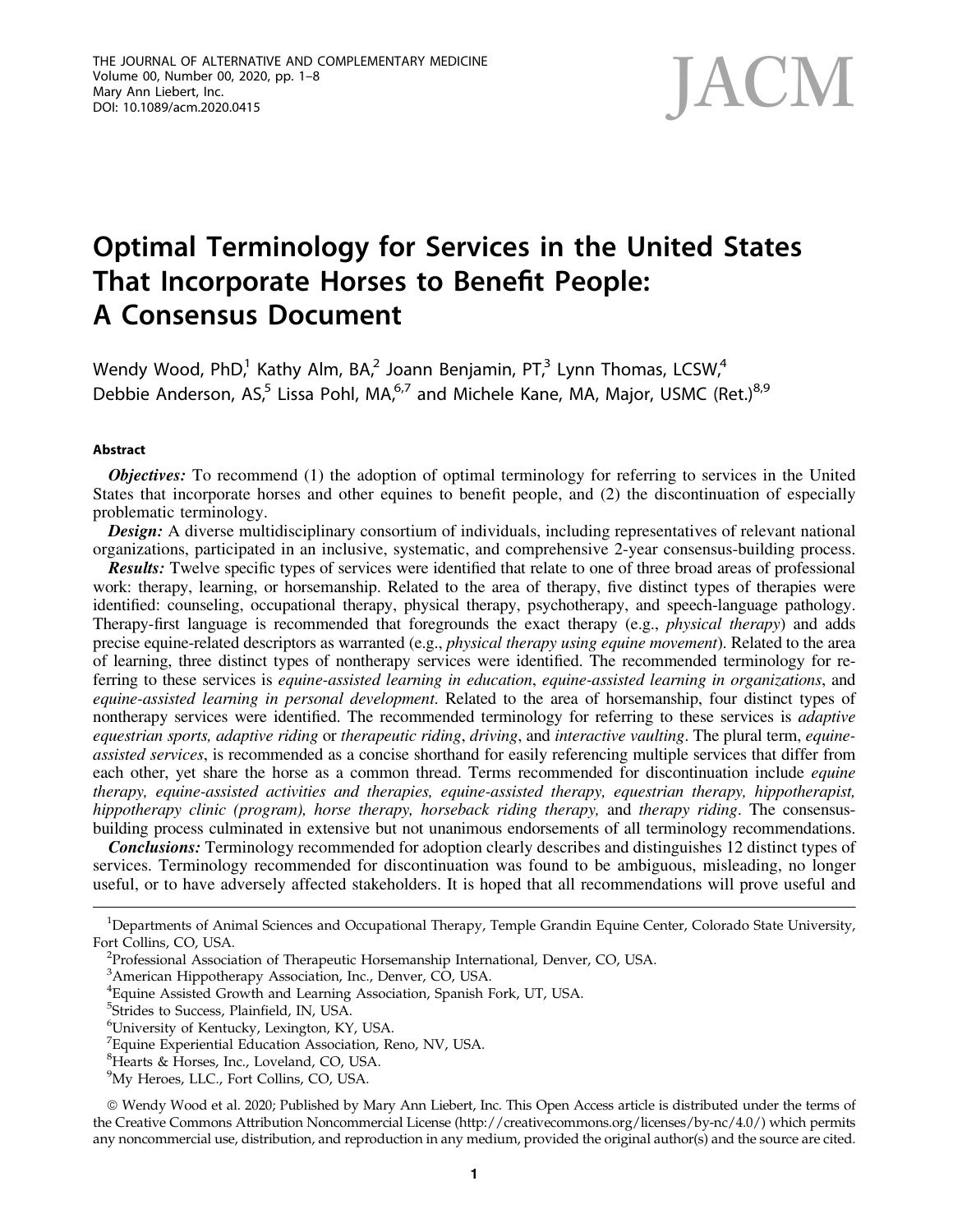serve to enhance the professionalism and viability of specific identified services. It is also hoped that improved precision and clarity in terminology for naming specific services will advance their future scientific development and reliable measurement of effectiveness. Not all terminology-related challenges were resolved, however, and new challenges will likely arise as services continue to evolve and diversify. Significant impacts, if any, of the terminology recommendations herein merit ongoing monitoring and the question of optimal terminology merits revisiting in the foreseeable future.

Keywords: equine-assisted activities and therapies, equine-assisted learning, equine-assisted psychotherapy, equineassisted therapy, hippotherapy, therapeutic riding

#### Introduction

Human services that incorporate horses have greatly diversified and expanded over the past 30 years. Thus, it is well-documented that many different types of services that incorporate horses (or other equines) have been provided to people, from toddlers through older adults, with an extensive array of disabilities, health issues, and other major life challenges. $1-4$ 

Among the many services that incorporate horses, different types of professional therapies may aim to improve physical, cognitive, and social-emotional functioning (e.g., occupational therapy,<sup>5</sup> psychotherapy<sup>6</sup>). Different types of experiential learning may aim to complement various approaches to educational programming, personal development, or organizational performance for specific groups (e.g., equine-assisted learning for personal development of youth at risk for school or social failure<sup>7</sup> or youth who are overweight or obese<sup>8</sup>). Different types of adaptive approaches to riding and other horsemanship activities may aim to enhance the participation and well-being of people with diverse abilities (e.g., therapeutic riding, $\overline{5}$ ) adaptive equestrian sports $10$ . These various services may complement, or offer alternatives to, more traditional approaches that are insufficient, partially effective, or unsuitable to address the unique needs of an individual or group.

As human services that incorporate horses have diversified and expanded, uses of unclear and imprecise terms for naming and describing these services have also become widespread. In turn, unclear and imprecise terminology has generated many serious problems involving stakeholders. Stakeholders include providers of services; consumers of services and their advocates; people and groups who administer, regulate, fund, insure, or research services; and members of the public and media. Among others, problems that adversely involve these stakeholders include confusion and inadequate protection of consumers, reimbursement obstacles, misinformed policies, and barriers to scientific advancement.

Especially concerning is terminology that may confuse, mislead, or fail to protect consumers. For example, three widely used terms—equine therapy, equestrian therapy, and horseback riding therapy—have been applied inconsistently, defined differently, and also used synonymously.<sup>11–13</sup> Each of these terms furthermore erroneously implies that the mere inclusion of equines is sufficient to constitute a legitimate therapy. This implication may not only mislead consumers, it may also divert consumers from obtaining the exact service that could best meet their needs. Another widely used term, equine-assisted activities and therapies (EAAT), has been misrepresented as a single form of therapy that is simply called EAAT.<sup>14</sup> In actuality, no health profession, practice standards, nor licensure regulations are known to exist for any single form of therapy called equine therapy, equestrian therapy, horseback riding therapy, or EAAT. Yet, widespread adoption of such terms has created obstacles for reimbursement of legitimate therapies and influenced the development of misinformed policies.

Scientific progress is also impeded when the same imprecise and unclear term is used to name different services that are guided by different assumptions and concepts. Conversely, precision and clarity in terminology and concepts are essential if an innovative intervention is to be scientifically developed and its effectiveness reliably measured.<sup>15</sup>

Consider, for instance, that 78 studies show that the widely used term of hippotherapy has been defined in at least 60 different ways, and applied to diverse treatment tools with different presumed mechanisms of action (e.g., equine movement vs. relationship-building activities with horses).<sup>3</sup> Across this body of research, providers have also been represented as possessing different areas of expertise (e.g., riding specialists, therapeutic riding instructors, occupational therapists, physical therapists, speech-language therapists). Thus, imprecise and ambiguous uses of hippotherapy have likely masked the existence of a number of distinct types of services that are provided by differently qualified individuals, thereby erecting barriers to the respective clear identification, elucidation, and scientific development of these distinct services.

To our knowledge, published scholarship on human services that incorporate horses is yet to address the problems of ambiguous, imprecise, and confusing terminology or propose comprehensive solutions. This consensus document therefore aims to mitigate the confusion by reporting findings from an innovative, inclusive, and systematic consensus-building process. This process culminated in recommendations to (1) adopt optimal terminology for naming and describing diverse human services that incorporate horses and other equines in the United States, and (2) discontinue uses of specific problematic terms.

#### Design of the Consensus-Building Process

The consensus-building process was initiated in 2018, unfolded over 2 years, and followed six steps (Fig. 1). During step one, the Professional Association of Therapeutic Horsemanship International (PATH Intl.) obtained funding from the Bob Woodruff Foundation to support the consensus-building process and convened a working group of five leaders (authors Wood, Alm, Benjamin, Thomas, Kane). This working group designed the remaining consensus-building process.

During step two, the working group developed and distributed a survey to ascertain how stakeholders perceived the relative usefulness of prominently used terms. To develop this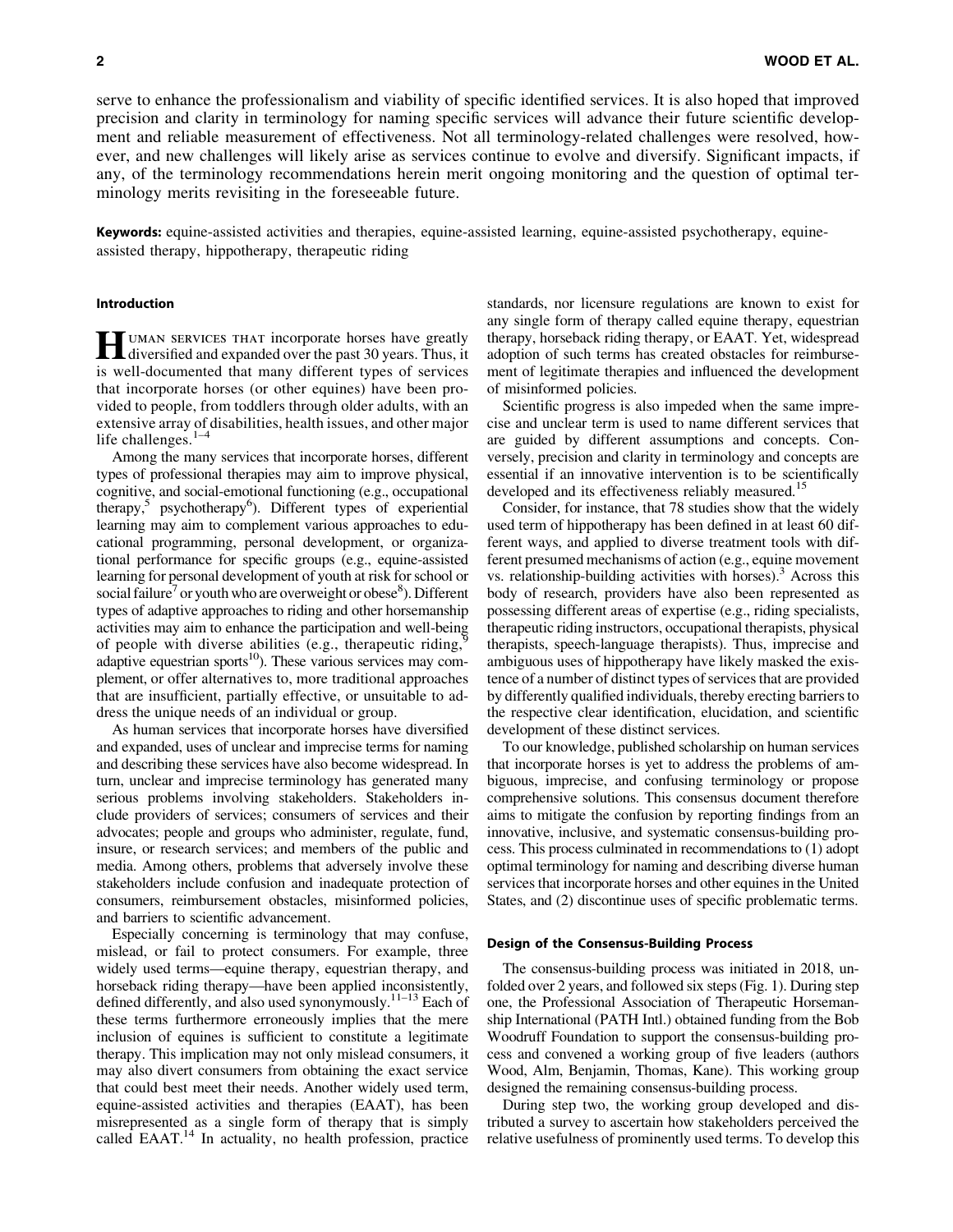

FIG. 1. Six steps of the consensus-building process.

survey, the working group first assembled a comprehensive list of commonly used terms from websites of relevant national organizations and relevant literature (Supplementary Data S1). Using over 45 search criteria related to equine- and animalassisted services and interventions, nine databases were searched (CAB Abstracts [EBSCO], CINAHL, PsycINFO [EBS-CO], PubMed [NCBI], Social Sciences Abstracts [EBSCO], Social Services Abstracts [ProQuest], Social Work Abstracts [EBSCO], SPORTDiscus [EBSCO], and Web of Science [Thomson Reuters]). Titles and abstracts, and in some cases, texts, of 158 books and peer-reviewed journal articles identified through the search were then examined to identify terms. All identified terms from websites and the literature were entered into an Excel database to compare and contrast their respective frequencies of use. Members of the working group divided this work, and ultimately reached consensus on the most commonly used terms.

Informed by the compiled list of commonly used terms, the working group developed the survey in collaboration with experts in survey research. All working group members approved the final survey for online distribution in the United States through the following organizations:

- American Hippotherapy Association, Inc. (AHA, Inc.),
- Equine Experiential Education Association (E3A),
- Equine Assisted Growth and Learning Association (EAGALA),
- Equus Foundation, and
- PATH Intl.

Online surveys were also distributed to  $\sim$  500 recipients of services, their parents, or caregivers. In total,  $\sim 16,156$ surveys were distributed and 1,745 completed and useable surveys were returned, yielding a response rate of 10.8%. Supplementary Data S2 presents research questions, data analytic methods, and key findings.

During step three, and guided by survey findings, the working group planned a professionally facilitated two-anda-half-day terminology summit. Members of the working group plus 10 other individuals participated in the summit, and were called the *summit group*. Members of this group possessed extensive experiences and perspectives and included official representatives of the:

- AHA, Inc.,
- Bob Woodruff Foundation,
- Certification Board for Equine Interaction Professionals (CBEIP),
- EAGALA,
- E3A,
- PATH Intl., and
- United States Department of Veterans Affairs.

By the summit's conclusion, the group produced an initial framework of recommendations.

Steps four through six involved development, multiple reviews and revisions, and approvals of all terminology recommendations. During step four, and guided by the initial framework, the working group developed a first draft of recommendations. Other summit attendees approved this draft as suitable for further review by leaders and board members of the aforementioned organizations. During step five, the working group considered all received reviews and finalized terminology recommendations accordingly. During step six, the working group submitted final recommendations to other summit attendees for their approval or disapproval, and the Boards of Directors of eight relevant national organizations, including the following:

- AHA, Inc.,
- American Horse Council (AHC),
- Certified Horsemanship Association (CHA),
- CBEIP,
- EAGALA,
- E3A,
- Horses and Humans Research Foundation (HHRF), and
- PATH Intl.

The individuals representing the boards of directors of these organizations were asked to approve or disapprove those recommendations that were germane to their respective organization's mission and members.

#### Results

# Optimal terminology recommended for adoption

As illustrated in Figure 2, the consensus-building process culminated in the identification of 12 specific services that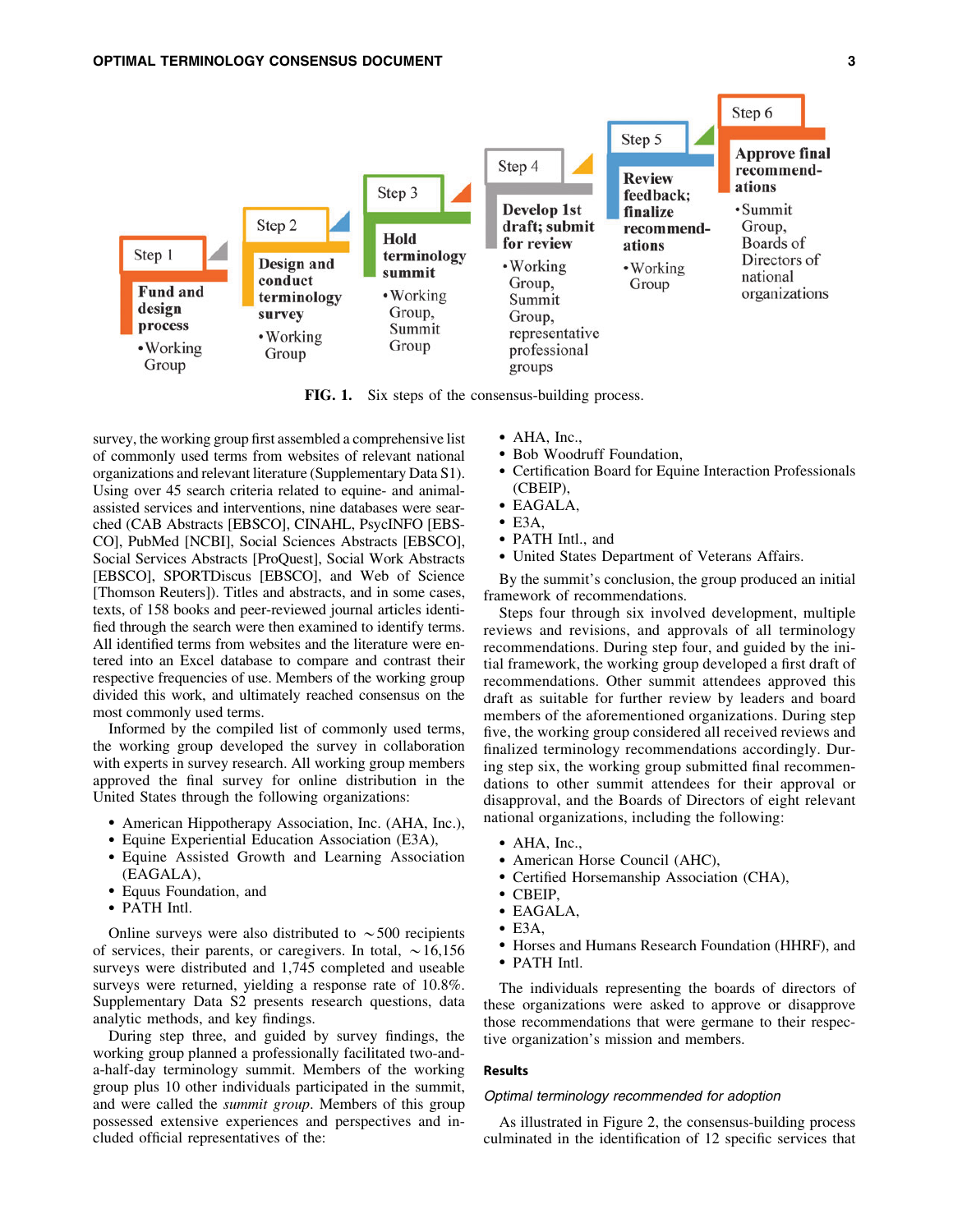

FIG. 2. Recommended terminology for 12 distinct types of services and for multiple services.

relate to three broad areas of professional work: therapy, learning, and horsemanship. Because these broad areas are not subsumed under the same industry or line of work, professionals affiliated with each area undergo the specific education and training, earn the specific certifications, and acquire the specific professional licenses that are relevant to their particular area and discipline. From this large universe of professionals, a small subset pursues specialized trainings that enhance their abilities to bring horses together with people with diverse needs. Professionals in this subset still maintain alliances with, and have accountability to, their particular discipline's practice standards. The consensusbuilding process culminated in the recommendation of an optimal unifying term for referring to multiple services, and in recommendations of optimal terms for referring to 12 distinct types of services.

### Recommended optimal unifying term: equine-assisted services

*Equine-assisted services (EAS)* is recommended as an optimal unifying term to refer to multiple services in which professionals incorporate horses and other equines to benefit people (Fig. 2). Services refer to work done for, or on behalf of others. Unifying is defined in a manner that identifies the common thread that 12 otherwise different types of services share. Most contributors to the consensus-building process believed that this concise shorthand term was necessary both to refer to multiple services that incorporate horses and other equines, and to help diverse professionals who provide varied services collaborate, discuss, and resolve common issues. Furthermore, in the absence of recommending *EAS*, uses of alternative terms that have shown to be problematic would have continued usage. Optimal thus refers to the succinctness and accuracy of *EAS*, which was deemed superior to other terms.

Lastly, EAS is intentionally plural because its function is to serve as an efficient shorthand for referring to at least two or more services. Although any one distinct service constitutes a type of EAS, clarity and precision would require that this service be named and marketed, not as an equineassisted service, but rather by using the most appropriate optimal terminology next presented (e.g., physical therapy, equine-assisted learning for organizations, driving).

# Recommended optimal terminology for distinct services

Therapy. Related to the broad area of therapy, licensed therapy professionals may incorporate horses in five distinct therapies: *counseling*, *occupational therapy*, *physical therapy*, *psychotherapy*, and *speech-language pathology* (Fig. 2). These licensed therapy professionals work within the scope of practice of their particular discipline. Best practice also dictates that these professionals obtain specialized training focused on incorporating interactions with horses, equine movement, or the equine environment into the individualized plans of care of those receiving therapy. These professionals incorporate horses within treatments or interventions to help address individualized goals, and improve overall function, health, and wellness. Depending on their particular therapy or approach, licensed therapy professionals may work with equine professionals or other assistants for risk management and other purposes.

Therapy-first language is recommended to refer to any one of the above-identified therapies. Such terminology always precisely identifies the exact therapy (e.g., *physical therapy*, *psychotherapy*). Equine-related descriptors that more precisely describe the therapy can then be added as appropriate in various contexts (e.g., *physical therapy using equine movement*, *psychotherapy incorporating horses*, *occupational therapy in an equine environment*).

Therapy-first language is recommended for several reasons. This language foregrounds the licensed therapy professionals who determine how best to implement particular therapies, while also acknowledging the potential of the horse to enhance therapeutic outcomes. After completing discipline-specific evaluations of patients or clients, these professionals develop optimal treatment plans for achieving established goals, and specify tools, strategies, or interventions that will be of greatest benefit, including how best to incorporate the horse. Therapy-first language accurately reflects that licensed therapy professionals have many different treatment options available to them given their respective disciplines, the incorporation of horses being just one.

Learning. Related to the broad area of learning, specially trained or certified professionals may incorporate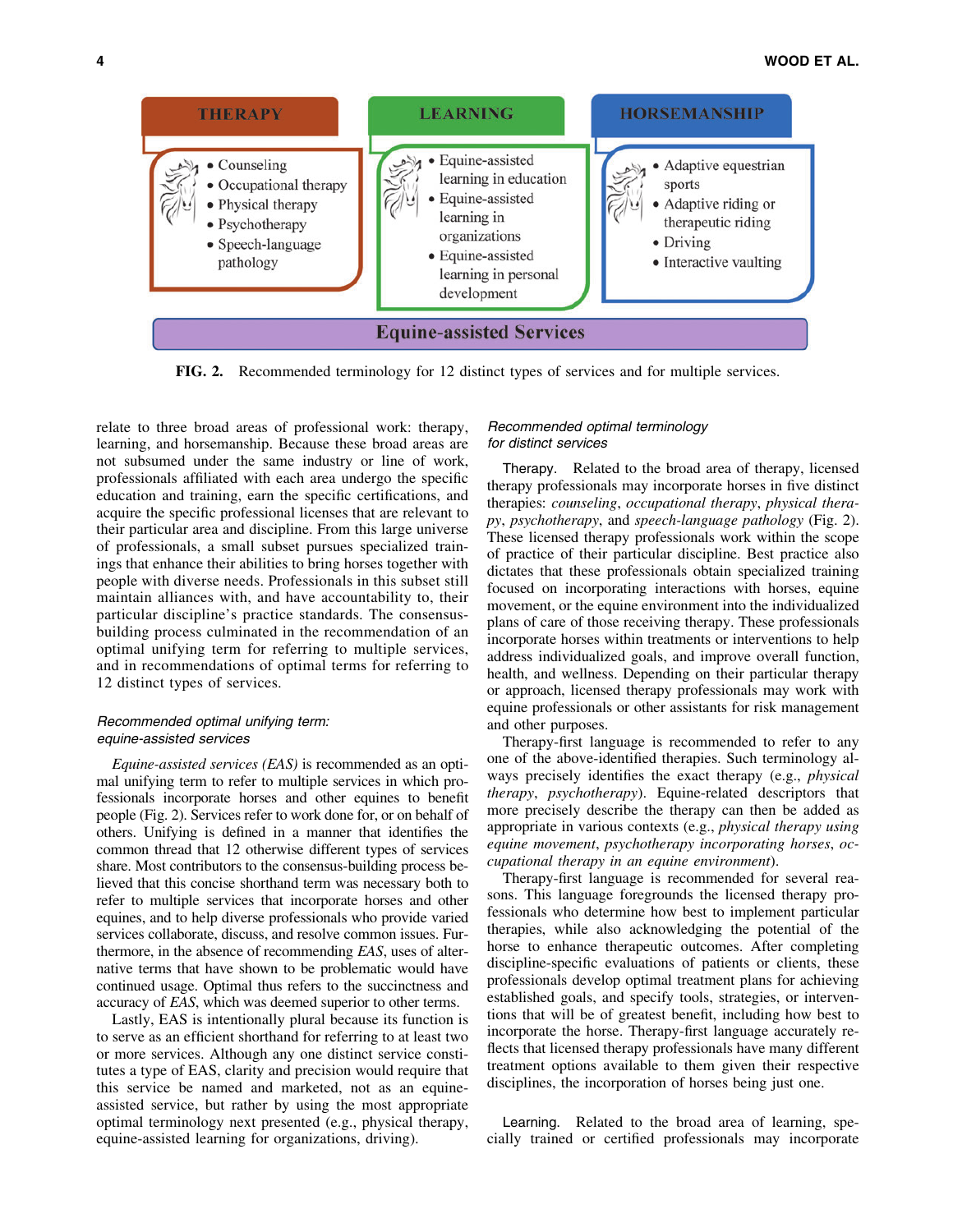# OPTIMAL TERMINOLOGY CONSENSUS DOCUMENT 5

horses in three distinct nontherapy services: *equine-assisted learning in education*, *equine-assisted learning in organizations*, and *equine-assisted learning in personal development* (Fig. 2). Whether as individuals or in teams, these professionals should possess appropriate training, experience, and skill in facilitating the particular content of equine-assisted learning. These professionals should also demonstrate extensive knowledge of horse behavior and handling, human/horse relationships, and design of experiential learning activities involving horses. Qualified professionals leverage experiential learning activities involving interactions with horses, mounted and unmounted activities, and the equine environment.

*Equine-assisted learning* in education engages people of all ages in learning processes that focus on academic skills, character development, and the promotion of relevant life skills such as problem-solving and critical thinking skills. Professionals providing these services should have extensive knowledge, training, or certifications related to learning theory and teaching methodology. To address the needs of groups of students, these professionals may develop contracts with schools or school systems, and integrate specific educational strategies. Specific educational strategies may support individual education plans and academic remediation.

*Equine-assisted learning in organizations* assists members of corporations, organizations, and other workgroups build effective teams and leaders that enhance work dynamics and performance at multiple organizational levels. Professionals providing this service should have extensive knowledge, training, or certifications related to organizational theory, team building, strategic planning, or leadership development. To address the needs of clients, these professionals may also integrate various approaches or strategies (e.g., executive coaching, team-building, or group retreats) within their services.

*Equine-assisted learning in personal development* assists individuals and groups discover new ways to face life challenges and opportunities by developing skills in effective problem-solving, decision-making, critical and creative thinking, and communication. Professionals providing these services should have extensive knowledge, training, or certifications in facilitation, coaching, and teaching; they should also clearly understand how their services differ from psychotherapy and counseling. To address the needs of clients, these professionals may integrate various approaches or strategies (e.g., personal coaching, wellness-related activities), within their services.

Horsemanship. Related to the broad area of horsemanship, equine professionals may offer four distinct nontherapy services that are adapted from traditional equine disciplines of horseback riding, driving, and vaulting. These include *adaptive equestrian sport*, *adaptive riding* or *therapeutic riding*, *driving*, and *interactive vaulting* (Fig. 2). Equine professionals with specialized training or certifications provide these services to individuals and groups with diverse needs. These professionals should demonstrate extensive competencies in adapting equipment, the equine environment, and teaching techniques to match the abilities and needs of participants who experience restricted participation in life situations. Qualified instructors develop lesson plans that may involve riding, driving, vaulting, or groundbased activities (e.g., grooming, handling, leading, observing). These activities may help participants attain individualized horsemanship skills, and allow for the naturally healthful benefits of riding and other horsemanship activities to occur.

*Adaptive equestrian sport* prepares people with diverse needs to participate in events and competitions in equine disciplines such as driving, dressage, reining, and Western or English riding. Coaches and trainers should have extensive knowledge and expertise related to their specific equine disciplines, including training and competition requirements, possible adaptations for athletes with diverse needs, and representative organizations. Benefits of adaptive equestrian sport may include motivation and opportunities to excel as competitive athletes, physical fitness, self-confidence, and social inclusion.

The terms *adaptive riding* and *therapeutic riding* may both be used to name and describe services that focus on skillfully adapting riding and making natural healthful benefits of riding and horses accessible to individuals and groups with diverse needs. Instructors who provide therapeutic riding or adaptive riding should have extensive expertise in riding instruction across the continuum of horsemanship skills, from groundwork to riding. Potential benefits may include physical fitness and improved cognitive, emotional, social, or behavioral skills.

*Driving* teaches individuals with diverse needs how to safely participate in driving activities with horses. Driving instructors must possess the knowledge and expertise specific to techniques of safe driving and its instruction. Driving with horses can occur with many types of vehicles such as carriages, sleighs, or wagons, which can be adapted as needed. Naturally healthful benefits of driving may include improved physical fitness or cognitive, emotional, social, or behavioral skills.

*Interactive vaulting* engages individuals and groups with diverse needs in movements and gymnastic positions around and on horses and vaulting barrels. Vaulting instructors should possess extensive knowledge and expertise pertaining to the principles of vaulting and its techniques. Naturally healthful benefits of interactive vaulting may include improved physical fitness, social skills and communication, problem-solving, and teamwork.

## Problematic terminology recommended for discontinuation

The consensus-building process culminated in recommendations that specific terms be retired from widespread usage owing to their problematic impacts. Terms recommended for discontinuation include *equine therapy, equine-assisted activities and therapies, equine-assisted therapy, equestrian therapy, hippotherapist, hippotherapy clinic* or *program, horse therapy, horseback riding therapy,* and *therapy riding*. The terminology survey and summit were instrumental in identifying these terms as not useful, or as having adversely affected stakeholders.

Specific adverse impacts of terms recommended for discontinuation were identified.

When providers described their service using terms that lack clarity and transparency (e.g., *equine therapy*, *equestrian therapy*), consumers had difficulty identifying and accessing the service that could best meet their needs and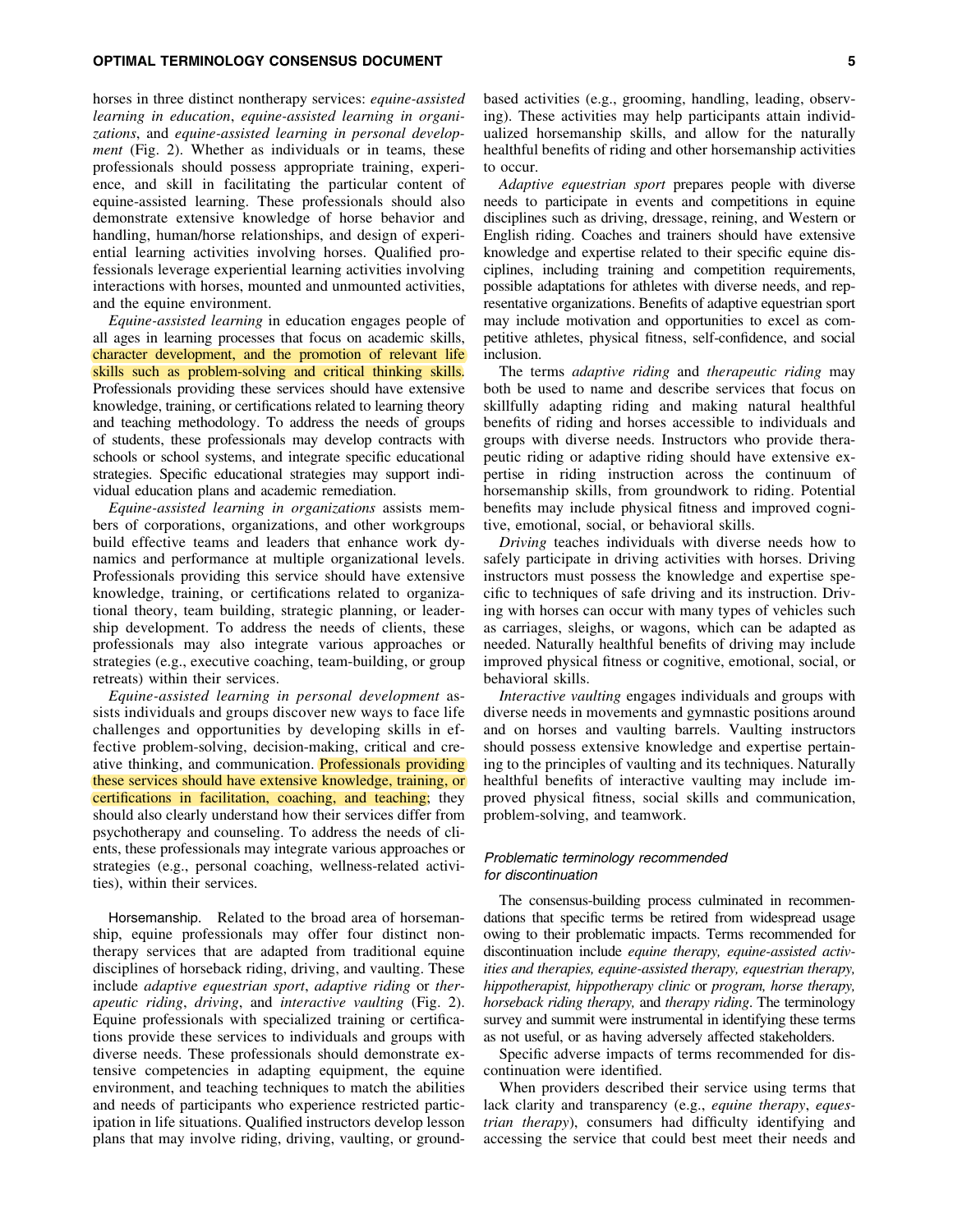ensure their safety. When payers established inaccurate payment codes and requirements based on misinterpretations of terms such as *hippotherapy*, licensed therapy professionals experienced funding barriers, denials, and requests for repayment of legitimate therapies. When journalists used sound bites such as *horse therapy* in stories, they obscured the distinct nature and value of particular services from the public's view. When researchers applied generic terms such as *equine-assisted therapy* to label any service that incorporated horses, they amplified pervasive terminology-related inconsistencies in the literature. Most importantly, no profession, academic degree, professional license, or state regulation was known to exist that supported the above-named therapies as legitimate stand-alone therapies. Altogether, terms recommended for discontinuation were found to be potentially legally indefensible for providers and to have misled other stakeholders.

The term, equine-assisted activities and therapies, or EAAT as often abbreviated, is dated because it does not recognize specific services that are related to the broad area of learning. Its separation of activities from therapies erroneously implies that licensed therapy professionals never use activities as treatment tools. The term had also been erroneously used or interpreted to mean that all services are the same. The conjunction, and, has been recently dropped to yield *equine-assisted activities therapy.* This modified term erroneously suggests that equine-assisted activities alone comprise a legitimate therapy.

With respect to *hippotherapist, hippotherapy program,* and *hippotherapy clinic*, members of the summit group clarified that hippotherapy in the United States refers not to a standalone therapy, rather to uses of equine movement as a specific treatment tool by occupational therapy, physical therapy, or speech-language therapy professionals as part of their overall treatment plans. Prescriptions and referrals are accordingly made to occupational therapy, physical therapy, or speechlanguage pathology, but not hippotherapy. Likewise, recognized licensed therapy professionals include occupational therapy, physical therapy, or speech-language therapy professionals, but not hippotherapists. Hence, whereas therapy clinics enable access to treatment within which equine movement is used, these spaces are not hippotherapy clinics, nor are hippotherapy programs offered in them.

Endorsements. All terminology recommendations were endorsed by a large majority of the summit group (12 of 14 with one abstention), in addition to the Boards of Directors of AHC, CHA, E3A, HHRF, and PATH Intl. Due to concerns about professional and reimbursement ramifications for licensed therapy professionals, AHA, Inc.'s Board of Directors disapproved of associating therapies with other EAS related to the broad areas of learning and horsemanship, yet noted that other recommendations offered a tremendous step forward. Votes of the Boards of Directors of EAGALA and CBEIP were still pending at the time of this article's publication. Altogether, then, recommendations were extensively but not unanimously endorsed.

#### Discussion

A multidisciplinary consortium of service providers, service recipients and advocates, leaders of organizations, researchers, funders, and members of the public contributed to a 2-year long consensus-building process. This systematic process culminated in extensive endorsements of recommendations, both to adopt and discontinue specific terminology for describing services that incorporate horses to benefit people. The most important recommendation was this: that stakeholders adopt terminology that precisely and accurately identifies distinct types of services. Also, terminology must be adopted that meaningfully distinguishes different services. Use of such terminology may confer many benefits and prevent or mitigate future terminologyrelated problems.

When licensed therapy professionals adopt therapyfirst language, accurate representations of their profession and transparent communication with clients and insurance providers regarding reimbursable services can occur. When other professionals precisely name services (e.g., equine-assisted learning in organizations, interactive vaulting), consumer awareness and protection may be promoted. When consumers accurately name and share their experiences of such specific services, they educate others who may benefit.

Moreover, when researchers precisely and accurately name a service under study, its exact nature is best clarified and its scientific foundation can best be progressively built.<sup>15</sup> To illustrate, consider that youth with autism spectrum disorder have been found to benefit from therapeutic riding, $16,17$  and also from occupational therapy in an equine environment.<sup>18,19</sup> The studies of these distinct types of EAS reveal important differences in their respective theories of change, qualifications of providers, implementations, and measured outcomes. If researchers had disregarded these differences and failed to name the services precisely and accurately, neither service could advance scientifically. Consumers also could not compare and contrast supporting evidence. Thus, precision and clarity in concepts and terminology are essential for the future development of interventions and reliable measurements of their effectiveness.

With respect to preventing or mitigating future terminologyrelated challenges, contributors to the consensus-building process confirmed through their own experiences many terminology-related problems. Terms recommended for discontinuation have ambiguous meanings and were subject to misinterpretations. This elicited confusion and therefore adversely affected stakeholders. Persistence of problematic terminology was also found to have masked and negated vital distinctions among the 12 distinct types of services and the three broad areas of work to which each relates (Fig. 2). Conversely, the recommended preventative or mitigating strategy is to distinguish among services by adopting terminology that precisely and accurately names each service distinctly.

Another preventative or mitigating strategy is to employ the recommended unifying term, EAS, in accord with its proposed definition, intended function, and other recommendations. Reducing this plural term to name a single service, *an* equine-assisted service, would fail to describe that single service accurately, and fail to align with the given definition of EAS. Representing EAS as a singular homogenous service would also violate this term's intended shorthand function, which is to reference two or more services that share the horse as a common thread yet also are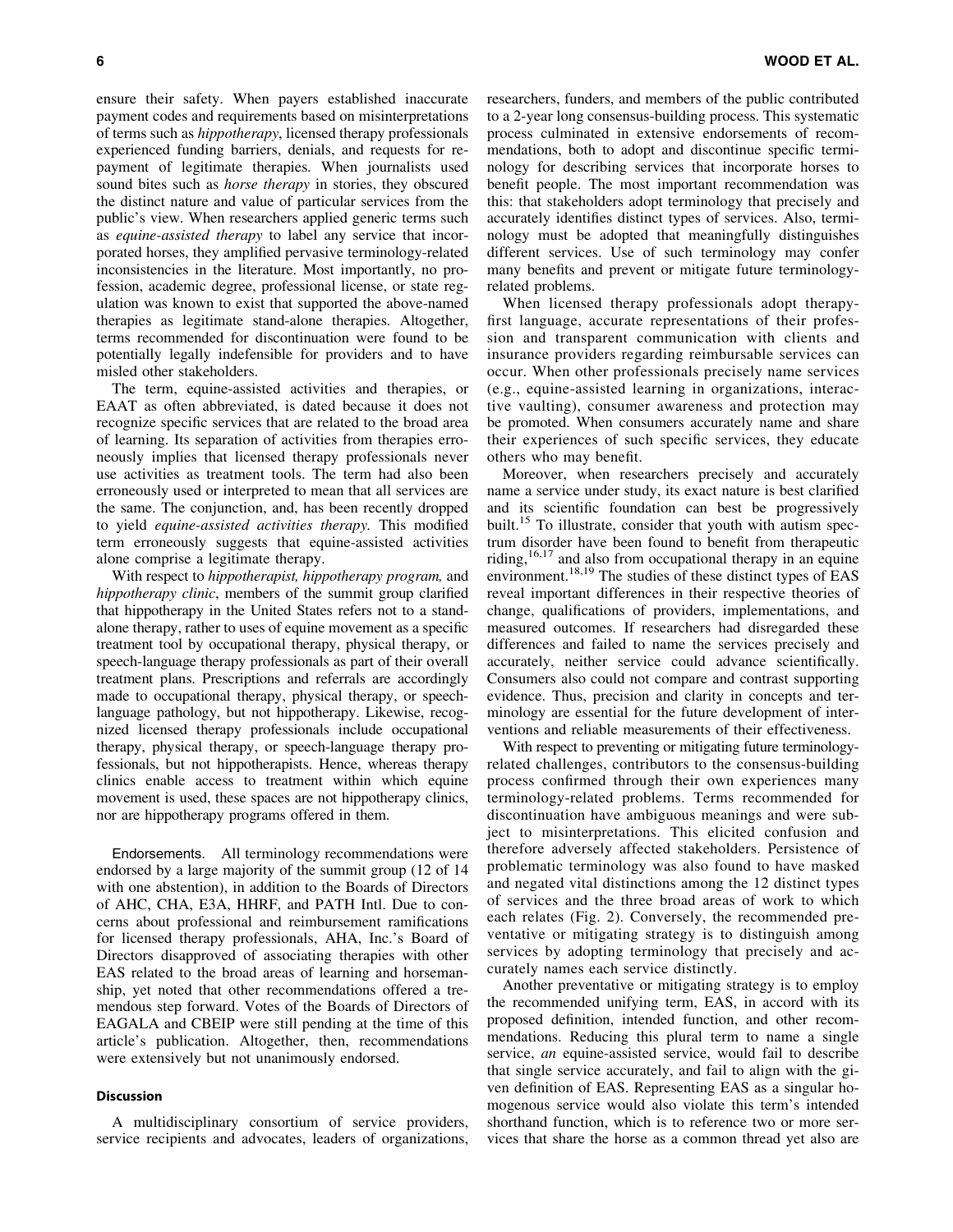# OPTIMAL TERMINOLOGY CONSENSUS DOCUMENT 7

distinct. Given their many distinctions, generalizations regarding all EAS should be rendered very cautiously, particularly in research (e.g., systematic reviews, meta-analyses) and in marketing and fundraising initiatives.

#### Ongoing questions and challenges

There was disagreement during the consensus-building process concerning whether the modifier, equine-assisted, should be applied to describe particular therapies. Licensed therapy professionals, who opposed using equine-assisted to define therapy, argued that terms such as equine-assisted psychotherapy erroneously imply a different stand-alone therapy from that of psychotherapy itself. These professionals endorsed therapy-first language because it clearly communicates to funders, consumers, and other stakeholders that the skillful integration of the qualities of the horse or equine environments within individualized plans of care benefits patients and clients. Other licensed therapy professionals reported, however, that the use of terms such as equine-assisted psychotherapy had not been problematic.

Other contributors to the consensus-building process noted that the modifier, equine-assisted, was universally recognized and aligned with widespread uses of animal-assisted. For these reasons, the recommendations reflect that the modifier, equine-assisted, was strongly preferred over other modifiers such as equine-facilitated and equine-guided. Likewise, applying equine-assisted to define the three services that relate to the area of learning was strongly endorsed.

Adaptive riding and therapeutic riding were questioned as terms that best described services in which riding was adapted, and the benefits of riding and horses were made accessible to persons with diverse needs. The historic use of therapeutic riding to label any service that incorporated horses was rejected, as was the use of the adjective, therapeutic, to imply that therapeutic riding is a type of therapy. Yet, therapeutic riding was also viewed as a highly recognizable term, one used nationally and internationally since mid-twentieth century. Adaptive riding has been more recently used and aligns with terminology in adaptive recreation and sports. The adjective, adaptive, also succinctly conveys that riding is adapted for the person with diverse needs. Ultimately, valid preferences for either therapeutic riding or adaptive riding were recognized.

#### Conclusion

This is a living document. The authors thus encourage critical evaluations of all recommendations herein, plus ongoing monitoring of evidence of any related benefits or adverse impacts. They also expect that new terminologyrelated challenges will arise as other therapy and nontherapy services that incorporate horses to benefit people become increasingly more prevalent and diversified over time. For these reasons, they propose that the question of optimal terminology be revisited in the foreseeable future.

For now, it is the hope that recommendations in this consensus document prove useful and relevant for some time. These recommendations may help more people speak and write specifically, accurately, and consistently about the diversity of services that incorporate horses to benefit people, and the growing use of consistent terminology may also serve to better educate and protect consumers. More

#### Authors' Contributions

W.W., the corresponding author, primarily wrote the article and affirms that all coauthors reviewed and approved the article before submission. K.A. obtained funding to support the consensus-development process. W.W., K.A., J.B., L.T., D.A., L.P., and M.K. were leaders of the consensus-building process as core members of the working group; they also each contributed substantively to article development.

#### Acknowledgments

The authors thank these members of the summit group for their extensive contributions and thoughtful reviews of the recommendations in this article: Emily Bader, Program Officer, Bob Woodruff Foundation; Dr. Octavia Brown, Professor of Equine Studies, Centenary University; Dr. Nina Ekholm Fry, Director of Equine Programs, University of Denver; Analisa Enoch; Department of Veterans Affairs; Dr. Margaret Harrell, Chief Program Officer, Bob Woodruff Foundation; Miyako Kinoshita, MS, Farm Education Program Manager, Green Chimneys Farm and Wildlife Center and Sam and Myra Ross Institute; Martin Pearce, parent of a participant; Lynn Klimas Petr, Founder and Executive Director, Shangri-la Therapeutic Academy of Riding; Dr. Jennifer Nagrath, Assistant Director of Research and Development, McCormick Research Institute; and Laurie Schick MPT, American Hippotherapy Association, Inc. They also gratefully acknowledge Dr. Ken Minkoff and Dr. Chris Cline for their expert professional facilitation of the terminology summit.

## Author Disclosure Statement

No competing financial interests exist.

#### Funding Information

The authors gratefully acknowledge the Bob Woodruff Foundation, which funded the consensus-development process. They also gratefully acknowledge Dr. Margaret Harrel, Chief Program Officer, and Emily Bader, Program Officer, from the Bob Woodruff Foundation, for their helpful support throughout the consensus-building process.

#### Supplementary Material

Supplementary Data S1 Supplementary Data S2

#### References

1. Hallberg L. Walking the Way of the Horse: Exploring the Power of the Horse-Human Relationship. New York, NY: iUniverse, 2008.